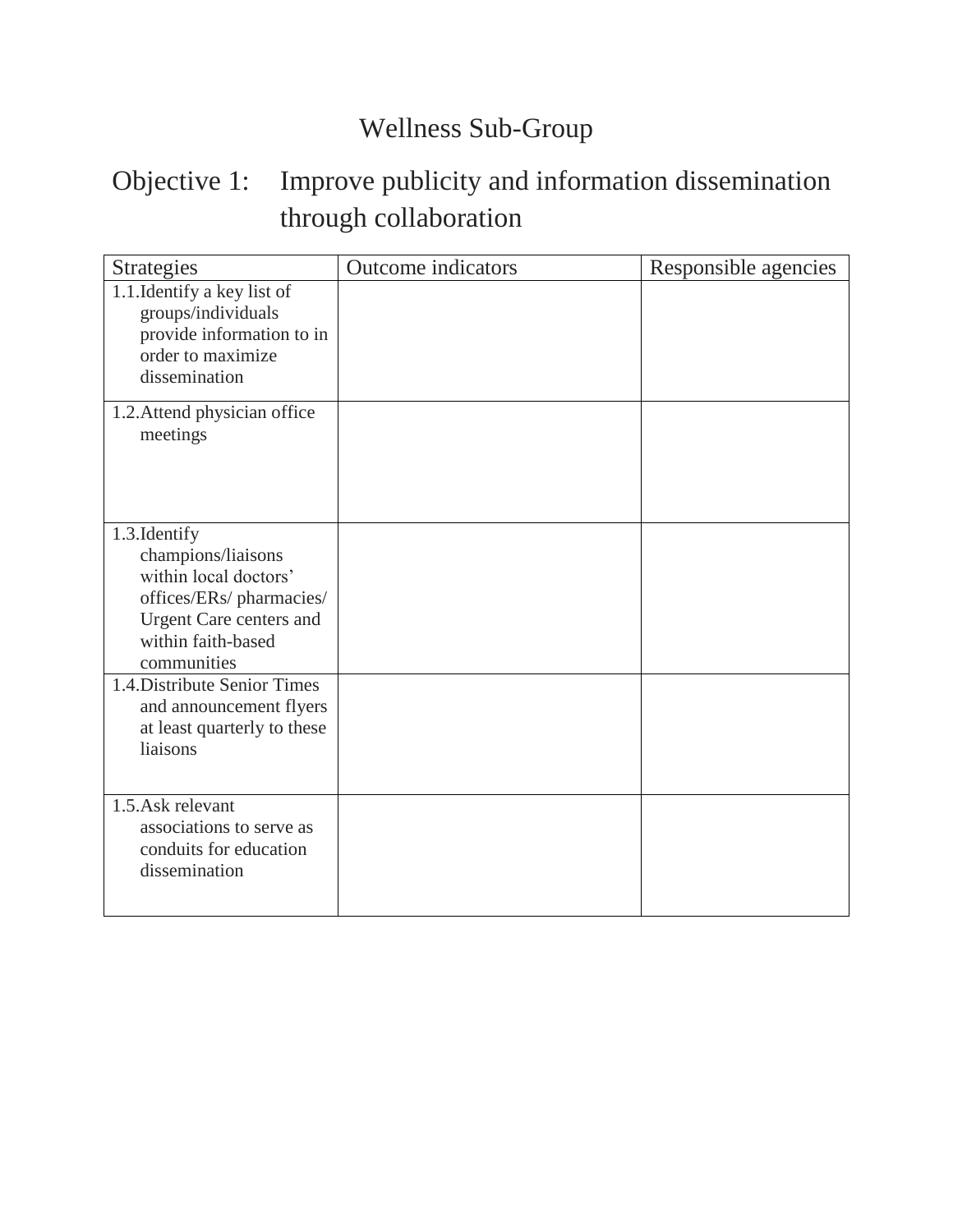### Objective 2: Improve accessibility to wellness programs

| <b>Strategies</b>                                                                                                                                                                     | <b>Outcome Indicators</b>                                                                                                                                                                                                                                                                                                  | Responsible agencies                                                                                                |
|---------------------------------------------------------------------------------------------------------------------------------------------------------------------------------------|----------------------------------------------------------------------------------------------------------------------------------------------------------------------------------------------------------------------------------------------------------------------------------------------------------------------------|---------------------------------------------------------------------------------------------------------------------|
| 2.1. Conduct exercise and<br>wellness education<br>classes in locations<br>outside of the of the<br>senior centers that are<br>more accessible to<br>persons living in rural<br>areas | Exercise & Educational (with a<br>$\overline{a}$<br>focus on Nutrition) classes offered<br>each quarter in rural locations<br>outside the senior centers<br>(Community<br>Centers/Grange/Caldwell<br>Center/Little River Park)<br>Additional and more readily<br>$\overline{\phantom{0}}$<br>available trained instructors | <b>OCDoA: Wellness</b><br>$\overline{a}$<br>DEAPR (all<br>$\overline{a}$<br>community centers<br>and rural centers) |
| 2.2. Expand transportation<br>options to get persons to<br>exercise and wellness<br>education classes                                                                                 |                                                                                                                                                                                                                                                                                                                            |                                                                                                                     |
| 2.3. Reduce cost for classes -<br>or offer more<br>scholarships                                                                                                                       |                                                                                                                                                                                                                                                                                                                            |                                                                                                                     |
| 2.4. Improve safety in public<br>parks, walking trails, etc.<br>So that older adults will<br>want to use them                                                                         |                                                                                                                                                                                                                                                                                                                            |                                                                                                                     |
| 2.5. Reduce time<br>commitment barriers to<br>participation in<br>evidence-based<br>program/classes                                                                                   |                                                                                                                                                                                                                                                                                                                            |                                                                                                                     |

### across the county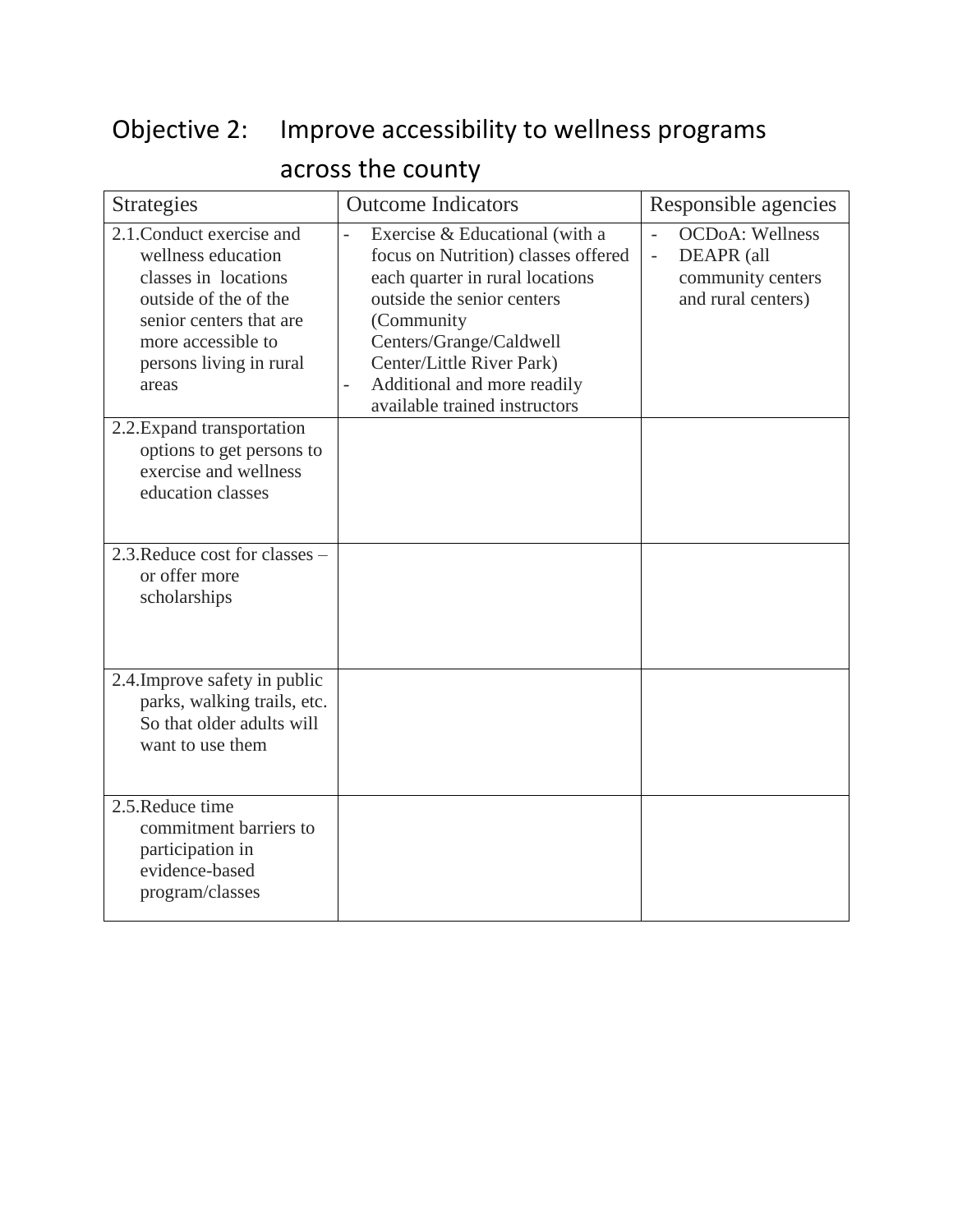#### Objective 3: Expand and increase access to psychosocial support services

| <b>Strategies</b>                                                                                                                                     | <b>Outcome Indicators</b>                                                                                       | Responsible agencies                                                                                                                                                                                                                                                |
|-------------------------------------------------------------------------------------------------------------------------------------------------------|-----------------------------------------------------------------------------------------------------------------|---------------------------------------------------------------------------------------------------------------------------------------------------------------------------------------------------------------------------------------------------------------------|
| 1.1. Create more support<br>groups, e.g. health, grief,<br>depression, change, etc.,<br>in various location &<br>identify leaders for these<br>groups | More groups available<br>$\overline{a}$<br>Key leaders identified for each<br>$\overline{\phantom{0}}$<br>group | <b>OCDoA</b> Senior<br>Centers<br>UNC-Hillsborough<br>Campus<br>Meadowmont<br>$\overline{a}$<br><b>Wellness Center</b><br>Non-profit<br>Associations:<br>Parkinson's,<br>Freedom House,<br>NAMI, Cardinal<br>Innovations<br>Primary: OCDoA<br><b>Senior Centers</b> |
| 1.2. Create promotional &<br>educational materials to<br>publicize available<br>support groups & formal<br>services                                   | (also falls under Objective 1)                                                                                  | <b>Cardinal Innovations</b><br><b>OCDoA</b><br>Primary: Cardinal<br>Innovations (?)                                                                                                                                                                                 |
| 1.3. Create a directory of<br><b>Mental Health services</b><br>& available support<br>services appropriate for<br>older adults                        | Directory created and maintained<br>$\overline{\phantom{0}}$                                                    | <b>OCDoA</b><br>$\frac{1}{2}$<br><b>Cardinal Innovations</b><br>$\overline{\phantom{a}}$<br>Freedom House<br>Primary: (?)                                                                                                                                           |